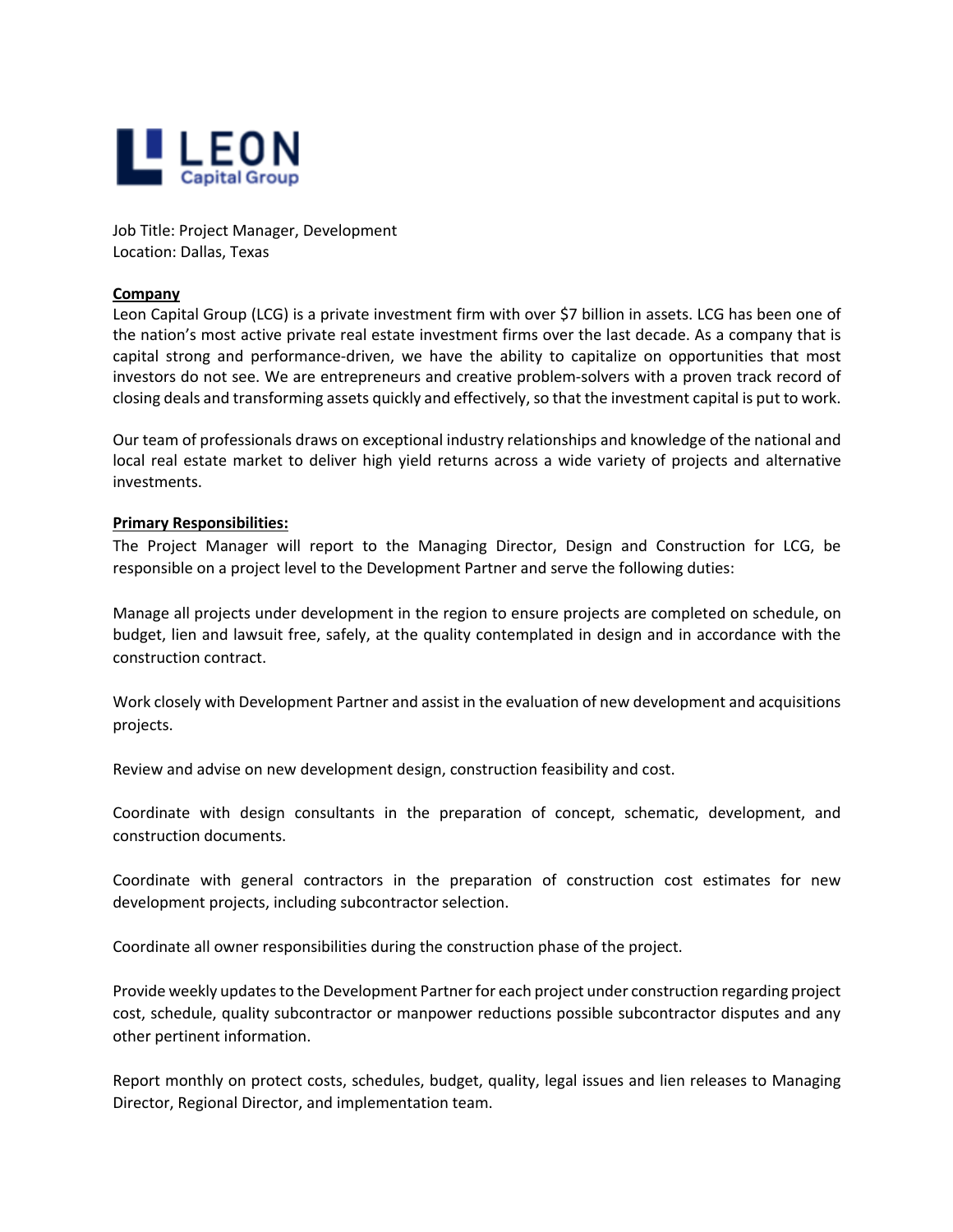Review and maintain up-to-date logs for all requests for information ("RFI's"), submittals and substitution requests and responses and communicate with the senior Vice President of development concerning any potential cost, schedule and quality or design implications.

Review all field orders. The Project Manager shall have approval authority for any field order expected to have a change order proposal cost less than \$10,000. The Development Partner shall approve all field orders more than this amount.

Review and maintain up-to-date logs for all change order proposals and provide a timely, written overview and recommendation of each to senior Vice President of development. The Project Manager shall have approval authority for all change order proposals less than \$10,000. The Development Partner shall approve all change order proposals more than this amount. Additionally, the Development Partner shall approve all change order proposals once 75% of the project contingency budget has been spent as well as all change order proposals that affect the schedule.

Verify monthly application for payment through review of the schedule of values, completion percentages and approved change orders during the last week of each month.

The Project Manager also reviews all general contractor and subcontractor conditional lien releases for this pay period and all unconditional releases one month in arrears. The Development Manager checks all subcontractor and supplierinvoices asfurnished by the general contractorfor correctjob, accuracy and percent done based on percent complete drawn by general contractorin draw.

Maintain construction documentfilesinaccordwith theLCGconstruction document filing system.

Assist, as necessary, on allbuilding exterior, common area and unit interior punch walks. The Project Manager will work with the Asset Management Team to develop and coordinate inspection schedules.

Upon completion of each project, the Project Manager will ensure the general contractor provides complete closeout documents, as stipulated in the construction contract.

Participate with themanagement company, if necessary, to ensure warranty work is carried outby general contractor and subcontractors and assist in one-year warranty walk.

Beavailable forspecial projects, asrequested by the MD and RD.

Maintains and prepares weekly QA/QC reports for the OAC meeting and monthly reporting requirements.

Maintains and prepares weekly Closeout reports (Work/Punch List) for the OAC meeting and monthly reporting requirements.

Works with the Owners Inspection agency and/or third-party inspection and tracks all quality issues and logs. (ADA, FHA, Waterproofing, Sound, etc)